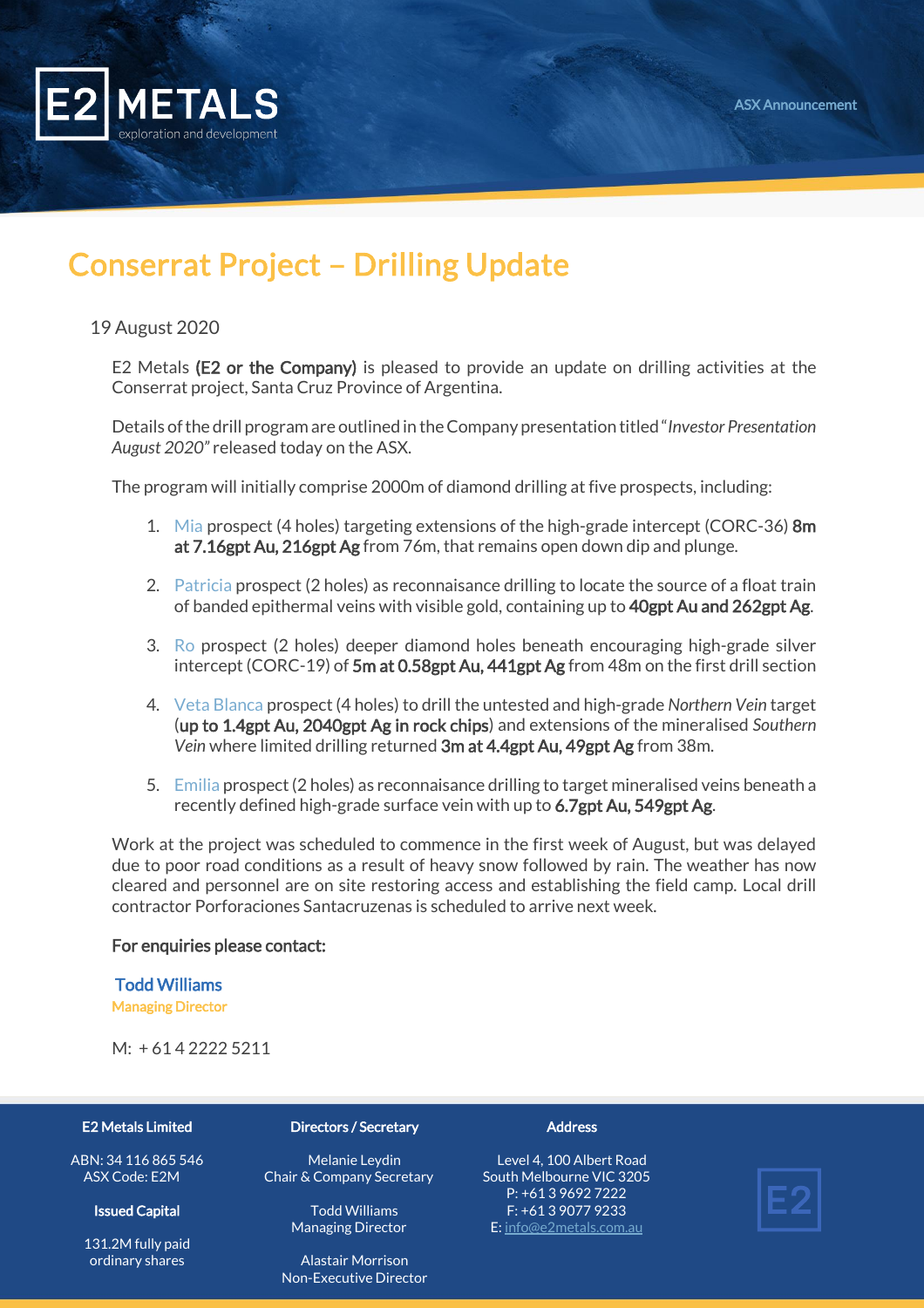



• *Figure 1: Conserrat Project*

# About the Conserrat Project

The Conserrat project (Figure 1) comprises a single title of 8,696 hectares within the Santa Cruz Province of Argentina. The title is centred 130km northwest of local service town Puerto San Julian and some 30km west-northwest of AngloGold Ashanti's world-class Cerro Vanguardia mine. Cerro Vanguardia is the largest epithermal vein field in the Santa Cruz Province with historical and current resources estimated to be 8.9Moz gold and 137Moz silver .

While exploration at Conserrat is still considered early stage, systematic trenching and scout RC drill testing completed by the Company since August 2019 has defined significant gold and silver mineralisation at five prospects, including the recent high-grade Mia discovery (*see ASX announcement, 6 May 2020, 8m at 7.46gpt Au & 216gpt Ag at Mia, Conserrat*).